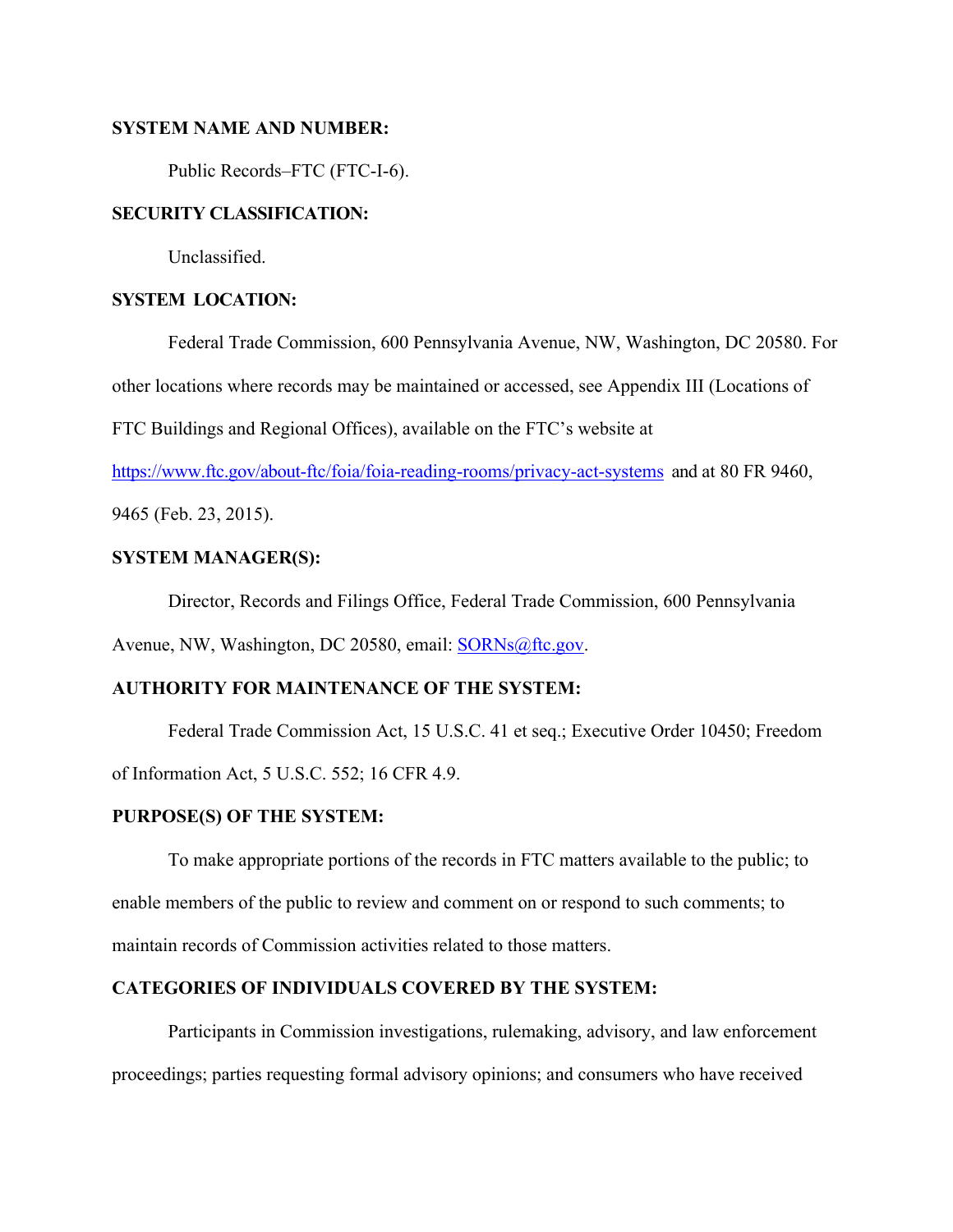redress or who are entitled to redress pursuant to Commission or court orders. (Businesses, sole proprietorships, or corporations are not covered by this system.)

### **CATEGORIES OF RECORDS IN THE SYSTEM:**

Public comments and other records that an individual may submit in an agency matter, where such record is subject to routine inspection and copying under the FTC's Rules of Practice, 16 CFR 4.9(b). These records include records that either have become or are likely to become the subject of subsequent requests for substantially the same records under the Freedom of Information Act (FOIA). See 5 U.S.C. 552(a)(2)(D). This system (FTC I-6) is limited to files and records that are about an individual, and only when the file or record is pulled ("retrieved") by the name of that individual or other identifying particular assigned to that individual (e.g., number, symbol, fingerprint, etc.). Public comments received in connection with FTC rulemakings, workshops and consent agreements are also collected on behalf of the FTC and maintained by the Government-wide Federal Docket Management System (FDMS) through a Web site (www.regulations.gov). The General Services Administration (GSA) manages and operates the FDMS on behalf of the Federal Government, and has published a system of records notice to cover the FDMS, including any records collected on behalf of the FTC through that system. See GSA/OGP-1 (e-Rulemaking Program Administrative System).

#### **RECORD SOURCE CATEGORIES:**

 Individual respondent(s) or proposed respondent(s), company records, complainants, informants, witnesses, participants, and FTC employees.

# **ROUTINE USES OF RECORDS MAINTAINED IN THE SYSTEM, INCLUDING CATEGORIES OF USERS AND THE PURPOSES OF SUCH USES:**

Records in this system may be: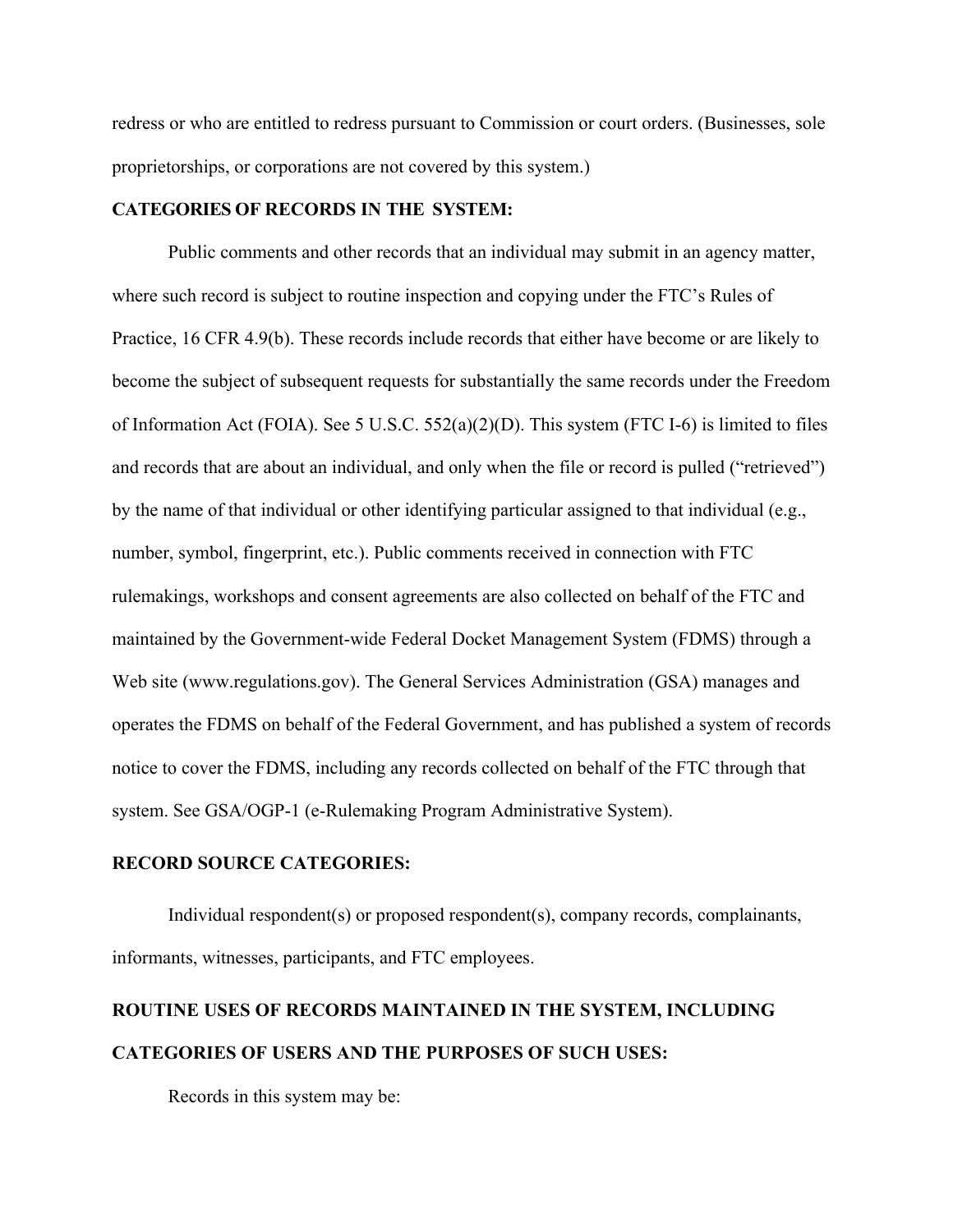(1) Disclosed on the FTC's public record under the FTC's Rules of Practice, including by posting copies of such records on the FTC's Web site, www.ftc.gov, or made public by other electronic or non-electronic means. See 16 CFR 4.9(b); or

(2) Disclosed publicly through the FDMS or for any other routine use set forth in the system of records notice published for that system of records, GSA/OGP-1, or any successor system notice for that system.

For other ways that the Privacy Act permits the FTC to use or disclose system records outside the agency, see Appendix I (Authorized Disclosures and Routine Uses Applicable to All FTC Privacy Act Systems of Records), available on the FTC's website at

https://www.ftc.gov/about-ftc/foia/foia-reading-rooms/privacy-act-systems and at 83 FR 55541, 55542-55543 (Nov. 6, 2018).

#### **POLICIES AND PRACTICES FOR STORAGE OF RECORDS:**

The FTC maintains these records in electronic and non-electronic formats. The FTC maintains electronic records in this system using a combination of different databases and applications, rather than maintaining them in a single electronic system.

## **POLICIES AND PRACTICES FOR RETRIEVAL OF RECORDS:**

Indexed by respondent's, participant's, or FTC staff member's name; company name; industry investigation title; and FTC matter number.

#### **POLICIES AND PRACTICES FOR RETENTION AND DISPOSAL OF RECORDS:**

Records are retained and disposed of under applicable schedules and procedures approved by the National Archives and Records Administration.

# **ADMINISTRATIVE, TECHNICAL, AND PHYSICAL SAFEGUARDS:**

The FTC's Web sites are secured and monitored to protect against unauthorized deletion